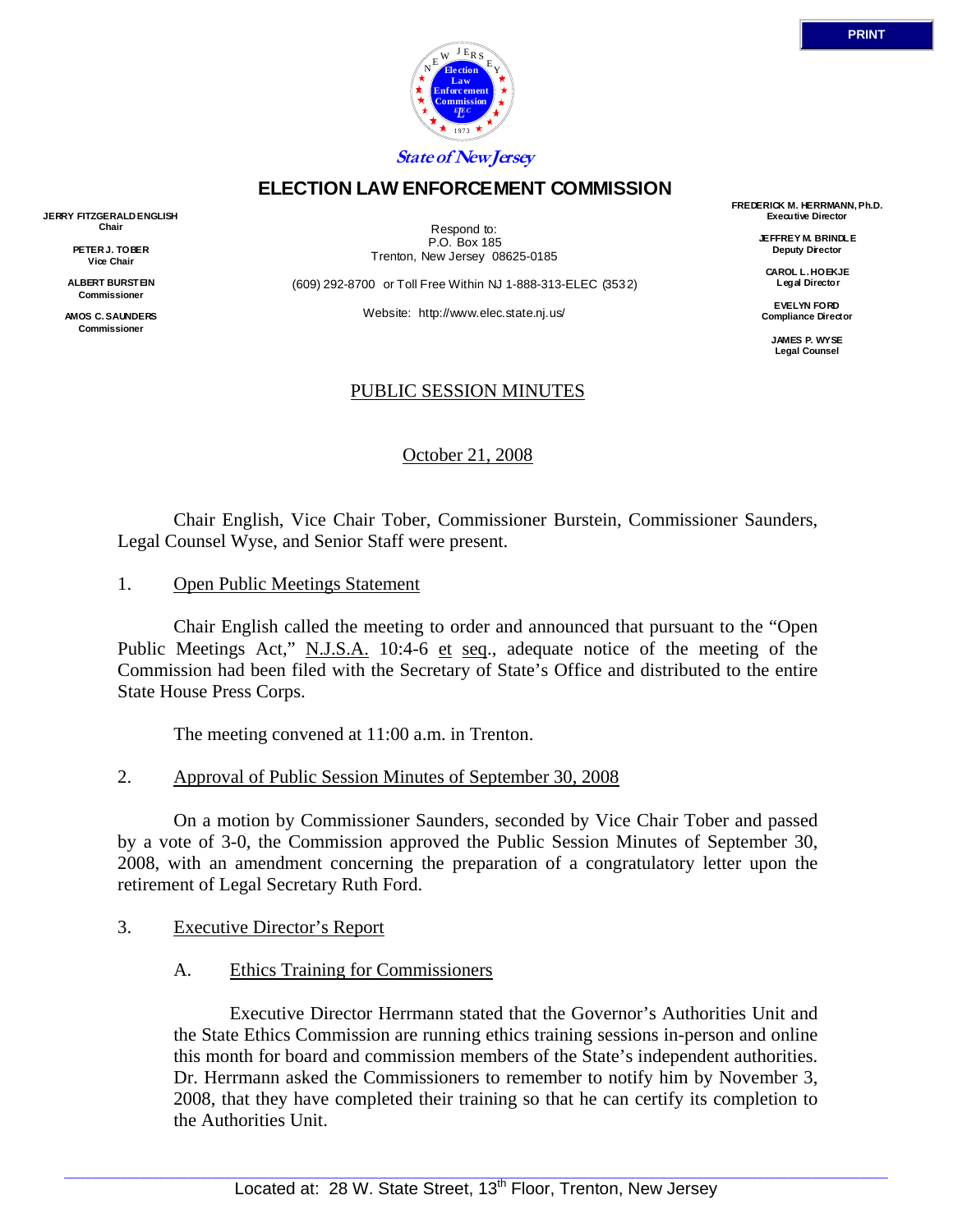#### B. A Website Award for ELEC

 The Executive Director announced that last month the National Campaign Disclosure Project released its annual rankings of internet disclosure across the country. He said that ELEC was ranked first in the northeast and tenth in the nation with its second highest score and best grades since the beginning of the grading system in 2003. Executive Director Herrmann indicated that according to the project's report, the Commission "earned an A or B in each of the four scoring categories for the first time, and ranked in the top ten for the second year in a row" placing ELEC on the disclosure honor role. Dr. Herrmann added that the Commission received "an A for its electronic filing program, which is mandatory for [gubernatorial] candidates and legislative candidates who raise or spend over \$100,000."

 According to the Executive Director, the report also gave ELEC credit for continuing to offer "an excellent filer training program that includes: an online certification program for campaign treasurers, a dedicated electronic filing help desk, and dozens of classroom trainings throughout the year." Moreover, the report cited the improvement in website accessibility pointing out the Commission had "enhanced its online searchable database of contributions" so that "site visitors can now search transactions by a specific date and transaction amount or by donor name, zip code, or employer." Finally, the report praised the reconfiguration of the website stating that "the new site offers a clean design and is organized into easy-to-navigate sections for both the public and filers. It continues to provide detailed contextual information to help the public understand campaign financing in New Jersey including an excellent series of 'White Papers' that analyze campaign finance trends going back to 1977. Site visitors can also access overviews and charts of campaign finance activity through the most recent reporting period, and the site features a unique tool for customizing lists of candidates by office, district, party affiliation, and election."

 The Executive Director thanked Information Technology Director Carol Neiman and her excellent staff for a job very well done. Chair English praised the accomplishments of the Information Technology Section and suggested that a press release be issued acknowledging the award.

#### C. Pay-to-Play Update

 According to Executive Director Herrmann, on September 24, 2008, Governor Jon S. Corzine signed two executive orders that impacted the State's regulation of State level pay-to-play. Dr. Herrmann stated that Executive Order No. 117 expands the ban on campaign contributions from governmental contractors to legislative leadership committees and municipal political party committees supplementing the current ban to gubernatorial candidates, State political party committees and county political party committees. He advised the Commission that this order also expands the ban to contributions from the partners, officers, shareholders, and members of professional service firms supplementing the current ban from interests over ten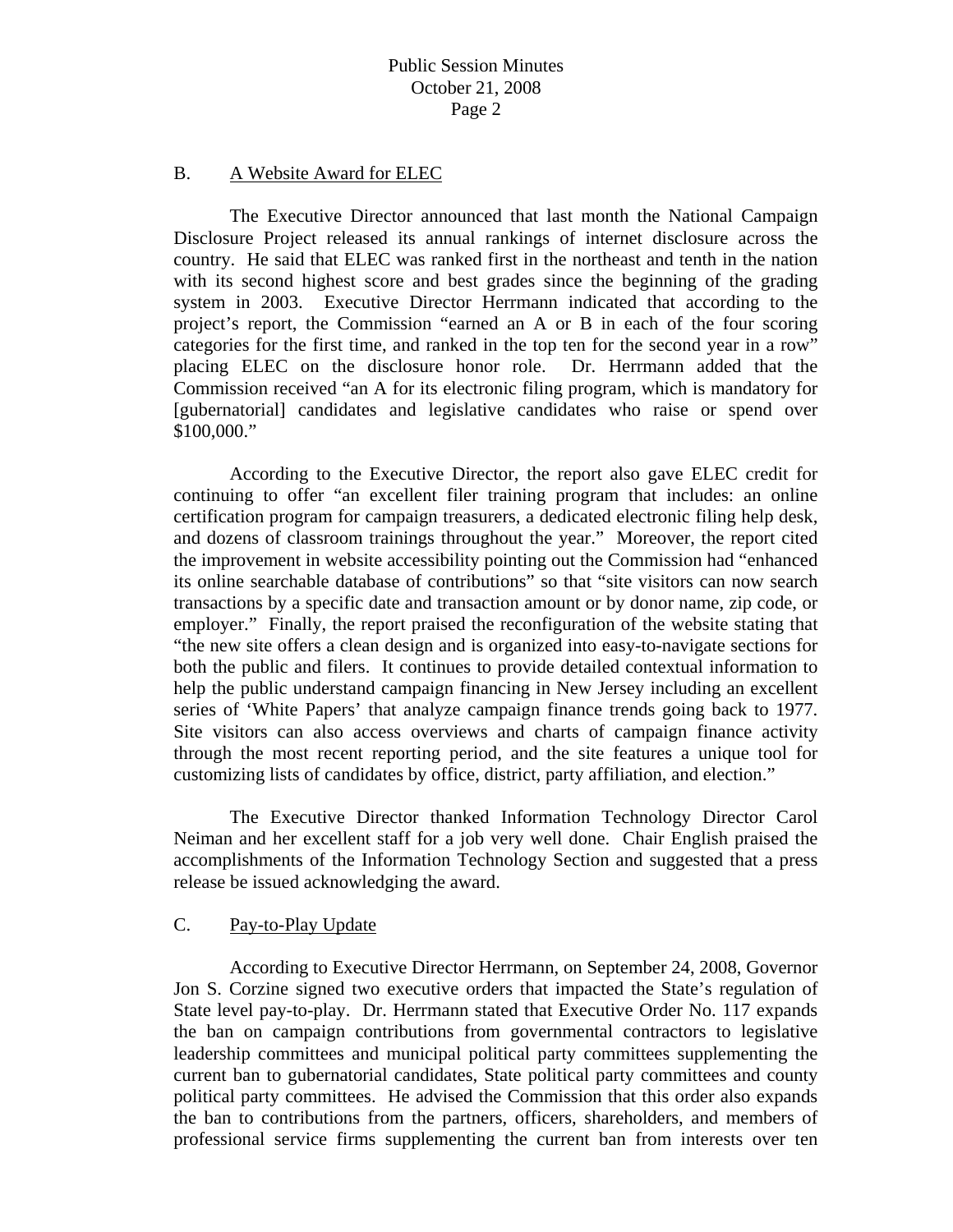percent, subsidiaries, and controlled political action committees. The Executive Director said that Executive Order No. 118 expands the ban on campaign contributions to redevelopment agreements. He added that both orders take effect on November 15, 2008, and do not apply to any prior contribution. He said that it should be noted that the Commission does not have any jurisdiction over these changes for they are the responsibility of the Department of the Treasury.

### D. Staff Activities

 Executive Director Herrmann reported that on October 8, 2008, Deputy Director Brindle and he attended an executive level training session at the Justice Complex on the State's anti-discrimination policy. Dr. Herrmann mentioned that the program reviewed the rules prohibiting discrimination in the workplace and that it also covered procedures for handling internal complaints. He informed the Commission that Director of Finance and Administration Steve Dodson is ELEC's Affirmative Action Coordinator.

- E. Fall Meeting Schedule
	- November 18, 2008 at 11:00 a.m. in Trenton; and,
	- December 16, 2008 at 11:00 a.m. in Trenton.

 Dr. Herrmann told the Commissioners that staff will provide a draft of the 2009 meeting schedule at the next meeting.

### 4. Adoption of Proposed Amendments to Implement Campaign Cost Adjustments

 Legal Director Carol L. Hoekje stated that at its July 15, 2008 meeting, the Commission approved the proposal of amendments to its regulations to implement the statutory quadrennial campaign cost adjustment process for gubernatorial and nongubernatorial candidates and committees. She said that the amendments were published as two proposals, one for gubernatorial candidates and one for all other candidates and committees, in the New Jersey Register on August 18, 2008. Legal Director Hoekje stated that a public hearing was held on September 30, 2008, at which time no witnesses appeared, and that no comments were received from the public comment period, which expired on September 17, 2008. Legal Director Hoekje stated that the legislative review and written comment periods have expired, and that the proposed amendments are ripe for Commission adoption.

 Legal Director Hoekje stated that upon adoption, staff will prepare the adoption notices for filing with the Office of Administrative Law and that it is anticipated that the rules for gubernatorial candidates will become effective upon publication in the New Jersey Register on or about December 1, 2008. The rules applicable to non-gubernatorial candidates and committees will become operative on January 1, 2009.